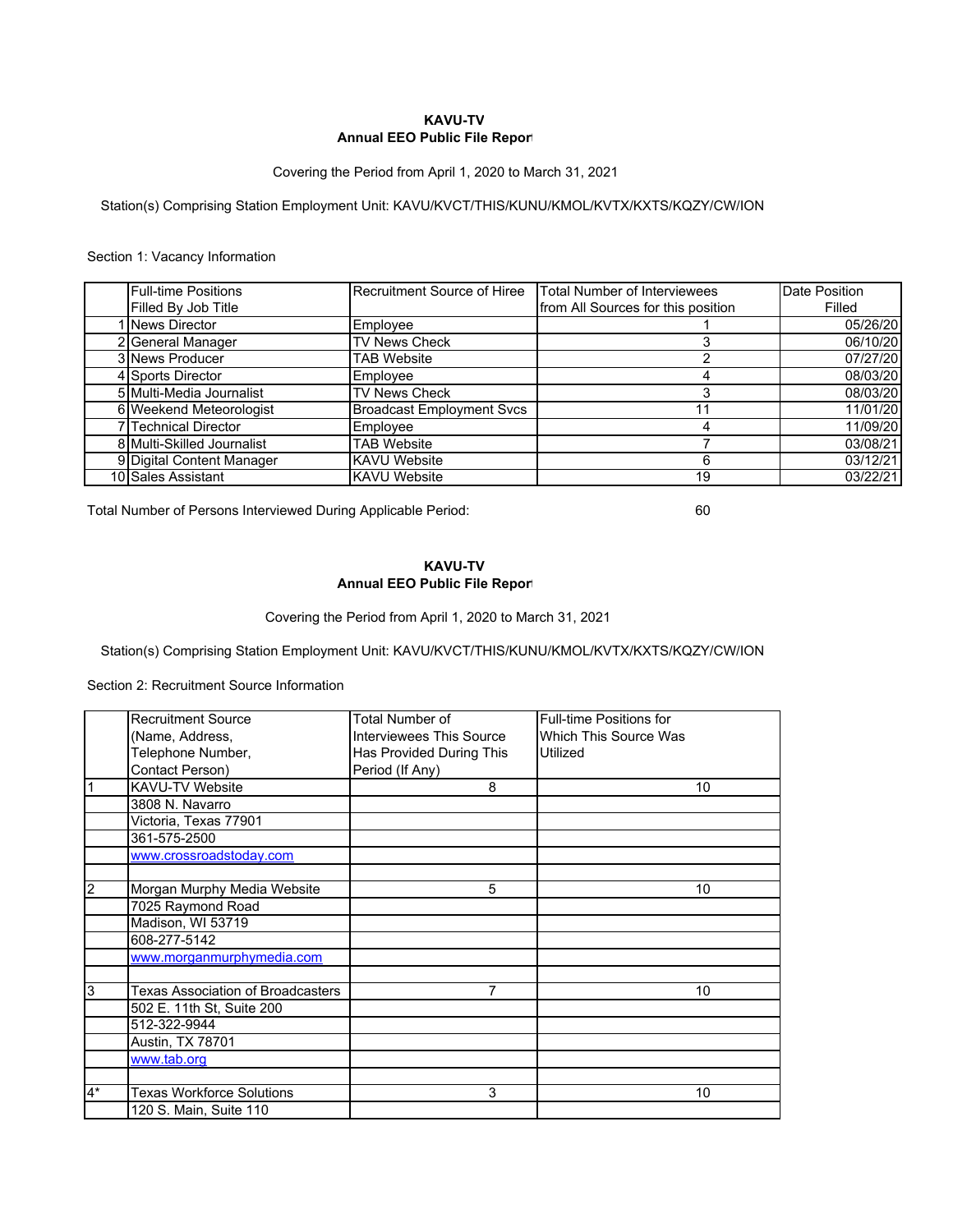|                 | Victoria, TX 77901                   |              |              |
|-----------------|--------------------------------------|--------------|--------------|
|                 | 361-578-0341                         |              |              |
|                 | Elva Esquivel                        |              |              |
|                 | Email: elvaesquivel@gcworkforce.com  |              |              |
|                 |                                      |              |              |
| $5*$            | <b>Broadcast Employment Services</b> | 1            | 10           |
|                 | P.O. Box 4116                        |              |              |
|                 | Oceanside, CA 92052                  |              |              |
|                 | 760-754-8177                         |              |              |
|                 | www.tvjobs.com                       |              |              |
|                 |                                      |              |              |
| $6*$            | Arizona State University             |              | 10           |
|                 | 555 N. Central Ave., Suite 320       |              |              |
|                 | Phoenix, AZ 85004-1248               |              |              |
|                 | 602-496-7430                         |              |              |
|                 | <b>Mike Wong</b>                     |              |              |
|                 | Email: mike.wong@asu.edu             |              |              |
|                 |                                      |              |              |
| 7               | Indeed                               | 13           | 10           |
|                 | 6433 Champion Grandview 1-100        |              |              |
|                 | Austin, TX 78750                     |              |              |
|                 | 602-682-8880                         |              |              |
|                 | Demi Casale                          |              |              |
|                 | www.indeed.com                       |              |              |
|                 |                                      |              |              |
| $\overline{8}$  | <b>Breezy HR Website</b>             | 3            | 10           |
|                 | www.resources.breezy.hr              |              |              |
|                 |                                      |              |              |
| $\overline{9}$  | University of Houston-Victoria       | 1            | 1            |
|                 | (Purple Briefcase.com)               |              |              |
|                 |                                      |              |              |
| 10              | Victoria Television Group            |              | 0            |
|                 | On-Air Ads                           |              |              |
|                 |                                      |              |              |
| 11              | Linked In                            | 8            | 8            |
|                 |                                      |              |              |
| 12              | <b>TV News Check</b>                 | 1            | $\mathbf{1}$ |
|                 |                                      |              |              |
| 13              | Sportscasters Talent Agy of America  | 1            | 3            |
|                 |                                      | 1            |              |
| $\overline{14}$ | Simply Hired Listing Job Board       |              | $\mathbf{1}$ |
|                 |                                      |              |              |
| 15              | Social Media Broadcast Mets          | 1            | $\mathbf{1}$ |
| 16              |                                      | $\mathbf{1}$ | $\mathbf{1}$ |
|                 | Sign on station building             |              |              |
| 17              | Employee                             | 6            | 10           |
|                 |                                      |              |              |

60

\* Indicates sources that have requested notification of job openings.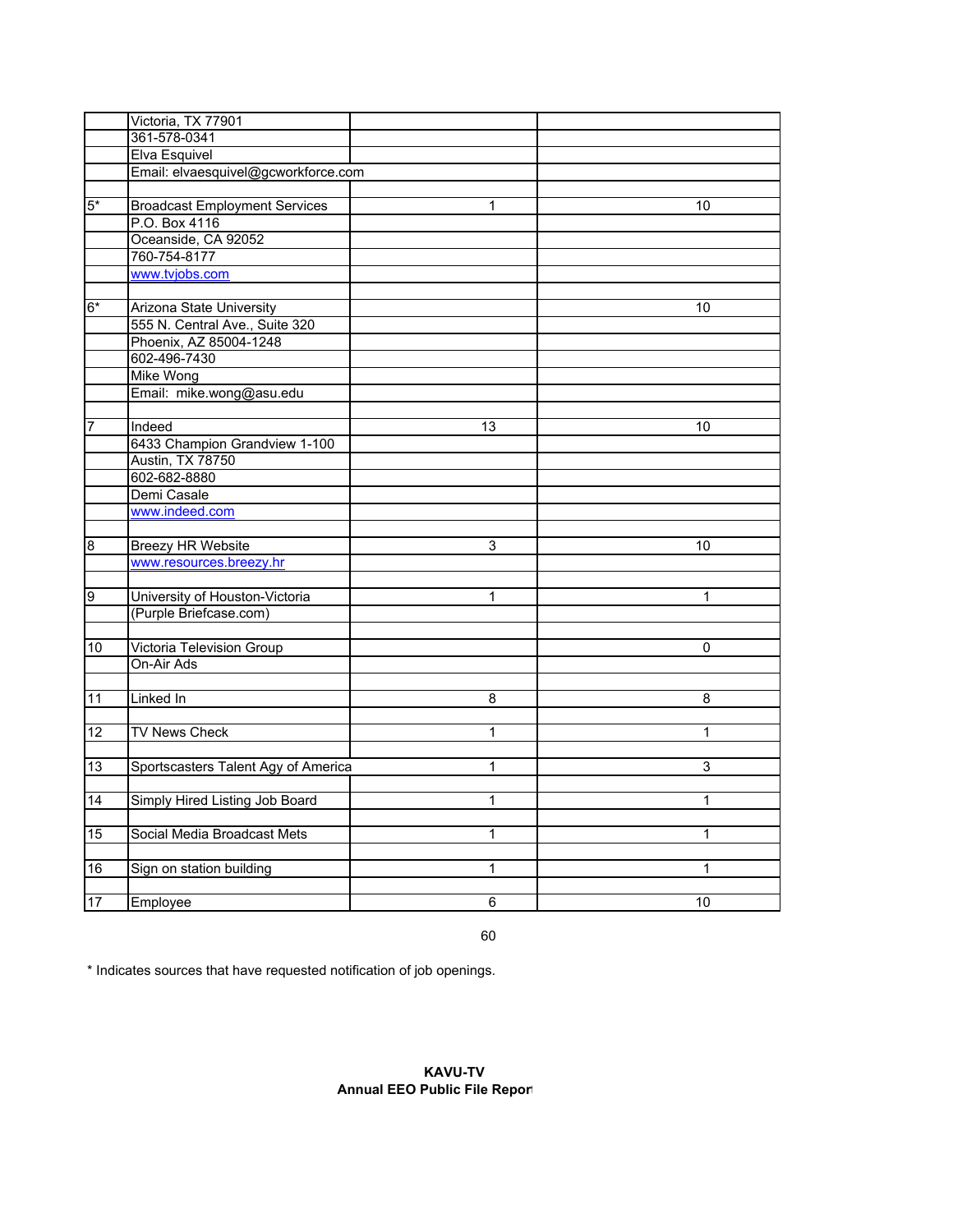## Station(s) Comprising Station Employment Unit: KAVU/KVCT/THIS/KUNU/KMOL/KVTX/KXTS/KQZY/CW/ION

Section 3: Supplemental (Non-Vacancy Specific) Recruitment Activities Undertaken by KAVU/KVCT/THIS/KUNU/KMOL

 KVTX/KXTS/KQZY/CW/ION Texas Workforce Solutions Job Bank State and nationwide search and information database for job opportunities. Training Of Management Personnel Mike Wall, Business Manager and EEO Officer, routinely discusses with management level personnel in Department Head Meetings about methods of ensuring equal opportunity, outreach activities, procedures for hiring and preventing discrimination. Notifying the Community QueenB Television of Texas air job announcements throughout the year to inform and educate the public as to employment opportunities in broadcasting and directs all interested viewers to come by the station and fill out an employment application. Virtual Career Series On May 20, 2020 Brian Alonzo, Chief Meteorologist, spoke to high school students via the Workforce Solutions Golden Crescent Virtual Career Series. Virtual Career Series allows students to learn about careers and professions in the region. Students will learn what a typical day in each of these careers looks like, what to expect and level of training and or education required. Brian spoke to approximately 15 students about careers in meteorology and they were able to ask questions about careers in broadcasting. Virtual Career Series On May 20, 2020 Sean Coffey, Sports Anchor, spoke to high school students via the Workforce Solutions Golden Crescent Virtual Career Series. Virtual Career Series allows students to learn about careers and professions in the region. Students will learn what a typical day in each of these careers looks like, what to expect and level of training and or education required. Sean spoke to approximately 15 students about careers in sports journalism and they were able to ask questions about careers in broadcasting. Virtual Job Fair On August 27, 2020 Regina Cantu, Promotions Manager, Kate Morton, Assistant Operations Manager and John Garcia, Operation Manager, all responsible for hiring employees, attended the Texas Workforce Solutions Virtual Job Fair. This event is a new platform called Virtual Premier to utilize for hiring events, acquire resumes, chat and video with job seekers. QueenB Television of Texas set up a virtual booth and placed all open positions on the website. Internship QueenB Television of Texas hired Mychal Hamilton for an unpaid new intern through the Texas Workforce Commission and GRACE Transition Education Services from June 15, 2020 through August 28, 2020. Educating the Public On September 4, 2020 Azalea "Ozzy Mora", News Anchor, participated as a guest speaker via zoom for the Western School of Science and Technology in Phoenix, Arizona. Ozzy spoke to students about how to tell news stories and about careers in broadcasting.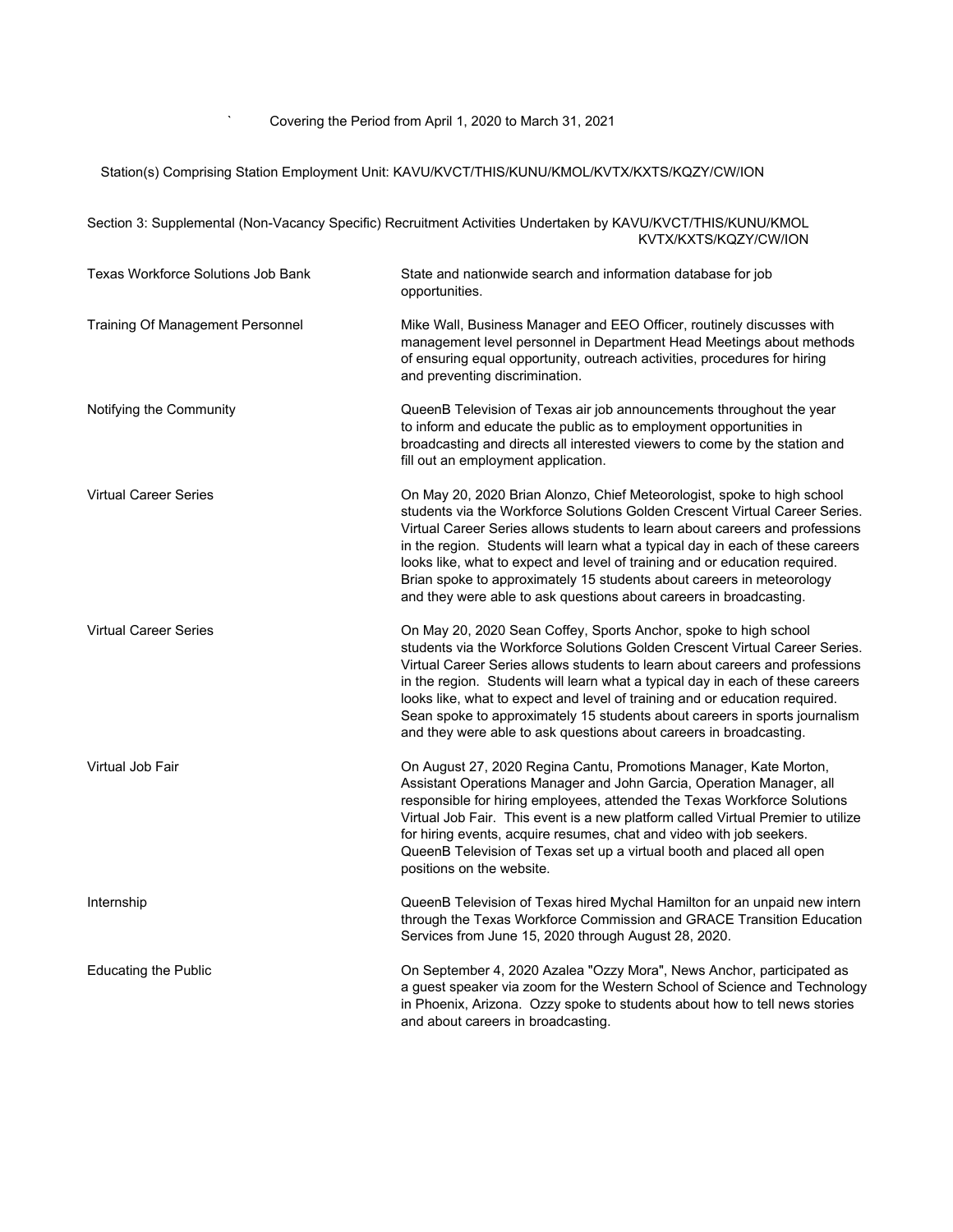| <b>Community Outreach</b>   | On October 10, 2020 Haley Closson, Morning News Anchor, participated in<br>the Victoria Walk to End Alzheimer's. Sandra Kiening and Syndal Brown are<br>co-chairs for the Victoria Walk to End Alzheimer's. This year our community's<br>health and safety is one of our top priorities. They won't have a large in-person<br>gathering, instead they invite participants to walk in small teams of friends<br>and family while others in the Victoria Crossroads area do the same. They will<br>still have an opening ceremony with a small group of committee members<br>and their representatives from the Alzheimer's Association. Haley will join<br>them on the morning of the event to sing the National Anthem and help<br>emcee the opening ceremony.                                     |
|-----------------------------|----------------------------------------------------------------------------------------------------------------------------------------------------------------------------------------------------------------------------------------------------------------------------------------------------------------------------------------------------------------------------------------------------------------------------------------------------------------------------------------------------------------------------------------------------------------------------------------------------------------------------------------------------------------------------------------------------------------------------------------------------------------------------------------------------|
| <b>Community Outreach</b>   | On November 7, 2020 Ozzy Mora, News Anchor, lead a fitness class at the<br>Riverside Park in Victoria, Texas. She promoted health and fitness with<br>"Be Well Victoria" and the public Victoria County Health Department.                                                                                                                                                                                                                                                                                                                                                                                                                                                                                                                                                                         |
| <b>Educating the Public</b> | On November 11, 2020 Don Brubaker, News Anchor, spoke to the Northside<br>Rotary Club at the Victoria Country Club luncheon from 12:00p-1:00p. He<br>gave a 15 minute presentation to guests on how he started in television and<br>about careers in broadcasting.                                                                                                                                                                                                                                                                                                                                                                                                                                                                                                                                 |
| <b>Educating the Public</b> | On November 16, 2020 at 9:30am James Munoz, News Director, joined the<br>Zimmerman School of Advertising and Mass Communications University of<br>South Florida to critique portfolios for TV News students. There were 8<br>students each day. Each student had approximately 3 minutes to introduce<br>themselves, explain what they hope to do in this industry and showed<br>portions of their portfolios, which included writing samples or portions of their<br>reels. Travis R. Bell, Ph.D., Assistant Professor of Digital and Sports Media,<br>emailed the links to their portfolios to James so he could give them a quick<br>look for feedback, guidance, or suggestions about their presentation and/or<br>portfolio. James talked to students by email about careers in broadcasting. |
| <b>Community Outreach</b>   | On December 5, 2020 Ozzy Mora, News Anchor, and Bianca Gonzales,<br>Technical Director, participated in the Lighted Christmas Parade in<br>downtown Victoria, Texas.                                                                                                                                                                                                                                                                                                                                                                                                                                                                                                                                                                                                                               |
| Virtual Job Fair            | On January 28, 2021 Regina Cantu, Promotions Manager, James Munoz,<br>News Director and Angela Nesloney-Stehling, Sales Manager, all<br>responsible for hiring employees, attended the Texas Workforce Solutions<br>Virtual Job Fair. This event is a platform called Virtual Premier to utilize<br>for hiring events, acquire resumes and chat and video conference with job<br>seekers. QueenB Television of Texas set up a virtual booth and placed<br>open job positions on the website.                                                                                                                                                                                                                                                                                                       |
| <b>Community Outreach</b>   | On January 31, 2021 Don Brubaker, New Anchor, Geno Perez, Sports<br>Director, Ozzy Mora, News Anchor and Howard Gordon, Meteorologist,<br>hosted the VISD Education Foundation Bright Ideas Telethon from 6:00pm<br>to 8:00pm. The VISD Board members assisted in answering the phones<br>to process donations for financial gifts to benefit students and educators<br>in VISD. The contributions go directly back into the classroom, whether<br>it be for a Grant for Great Idea, for a teacher, a dual credit college<br>scholarship or a scholarship for a graduating senior. The event featured<br>testimonies and talents of VISD faculty and alumni. The take in goal<br>was \$75,000 and \$68,000 was raised.                                                                             |
| <b>Educating the Public</b> | On March 4, 2021 Ozzy Mora, News Anchor, participated as a guest<br>speaker via zoom for the Latina Coalition Power Hours. The topic was<br>Latinas in Media and Ozzy spoke to participants about her career in<br>broadcasting and leadership.                                                                                                                                                                                                                                                                                                                                                                                                                                                                                                                                                    |